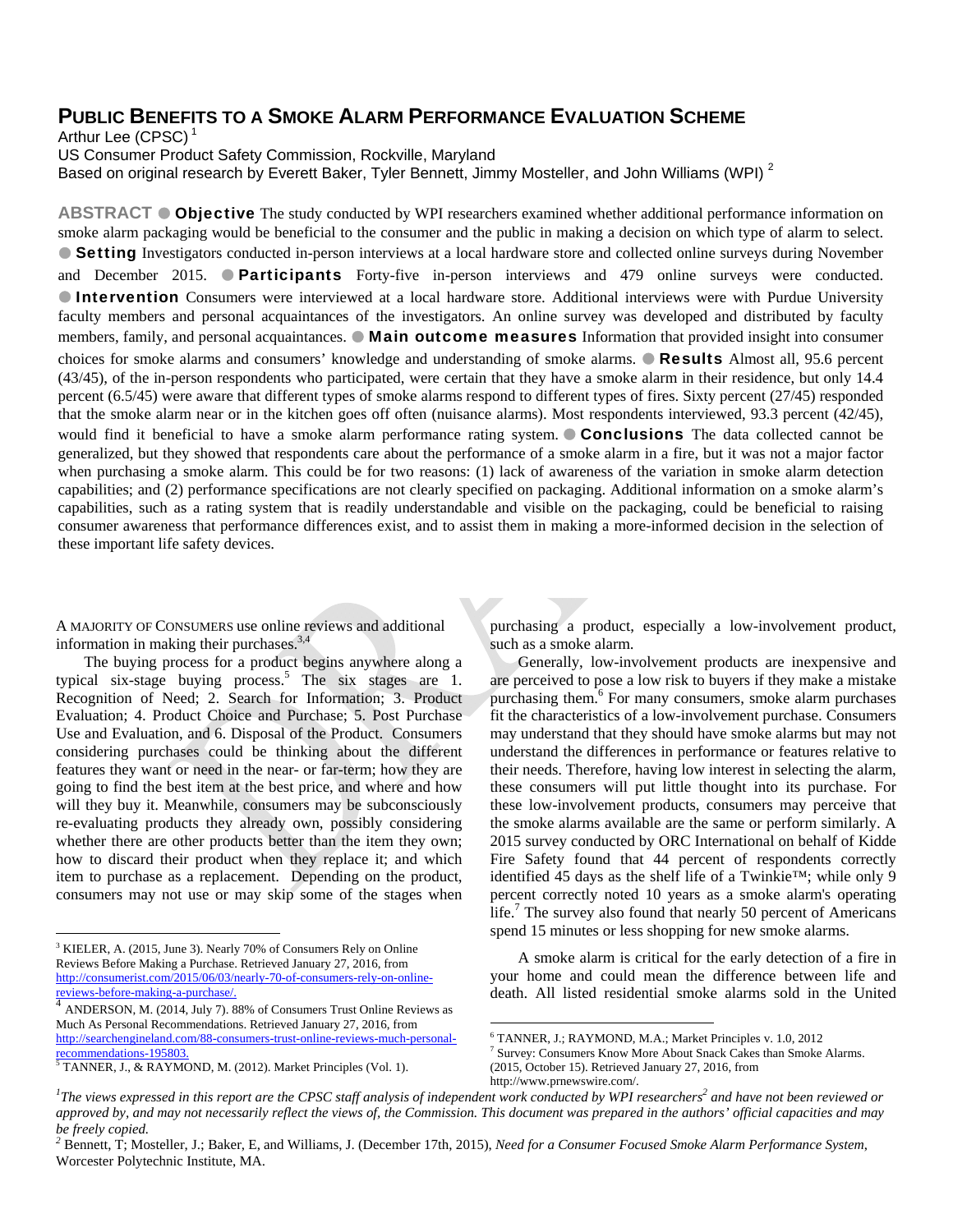States meet the minimum voluntary standard performance requirements of UL 217 Smoke Alarms.<sup>8</sup> Even though listed smoke alarms meet UL 217, some smoke alarms exceed this minimum requirement; that is, they may respond faster and/or more selectively to different kinds of smoke that occur in fires. Because UL 217 does not distinguish performance levels beyond the minimum thresholds, consumers have no means to compare smoke alarm performance when deciding which alarm to buy.

During their practicum at the Consumer Products Safety Commission (CPSC), as part of their curriculum, a group of students from Worcester Polytechnic Institute (WPI) conducted a study to determine if additional performance information on the packaging would be beneficial to a consumer in their decision making. The study focused on the following topics:

• What important smoke alarm measures, such as detection time, nuisance alarming resistance, or installation features may affect the selection of a smoke alarm by consumers?

• How much do the advantages and disadvantages of smoke alarm performance affect the selection of a smoke alarm?

• Are consumers aware that smoke alarms perform differently?

• How can information about smoke alarms (packaging and labeling) better inform consumers about what they are purchasing?

The 2015 WPI team of Everett Baker, James Mosteller, Tyler Bennett and John Williams conducted their Interactive Qualifying Project (IQP) on examining the public benefits of performance information for smoke alarms. The IQP is not organized as a course, nor is it related to any particular major. Instead, the students work under the guidance of faculty members to conduct research, using social science methods directed at a specific problem or need. Students deliver findings and recommendations through a formal report and oral presentation to project sponsors and their faculty advisor. The team spent 6 weeks working with CPSC National Product Testing and Evaluating Center staff in Rockville, MD. The final report, *Evaluating the Need for a Consumer Focused Smoke Alarm Performance System,* contains their research and was submitted to the WPI advisors on December 17, 2015. This paper is a summary and analysis of their findings.

## METHODS AND RESULTS

 $\overline{a}$ 

The WPI students used a combination of in-person interviews and online surveys for the study. They conducted limited inperson interviews, and achieved a high response rate with the online version of surveys. The first data collection effort was to gain information on how much consumers know about smoke alarms and what consumers look for when purchasing a smoke alarm. The second data collection effort was to gain information on the benefits to consumers of additional performance information on smoke alarm packaging.

The students visited 11 stores that sell smoke alarms in the Washington, D.C., metropolitan area. Only one local hardware store agreed to allow the students to conduct consumer surveys on its premises. Additional interviews were conducted with Purdue University faculty members and personal acquaintances. There were a total of 45 in-person interviews. Twenty-nine interviews were with customers at the local hardware store, four

with Purdue University faculty, and the remaining 12 with personal acquaintances of the students.

The interviews and surveys discussed below represented limited convenience samples that provide information without being extendable to the general population. The interviews revealed that 95 percent of the responding consumers had at least one smoke alarm. Slightly less than half of the respondents had ever purchased a smoke alarm, and only 14.4 percent of the respondents were aware that different smoke alarms respond differently to different types of fire. This supports findings in a report by the National Fire Protection Association (NFPA), indicating that consumers typically do not know what type, ionization or photoelectric, smoke alarm they have or own.<sup>9</sup> The student's' survey showed that of the respondents that have ever purchased a smoke alarm, 27.5 percent of the respondents knew smoke alarm performance varied with fire types. This is almost twice than the overall (27.5% vs. 14.4%) number of respondents who were aware of smoke alarm performance. This may suggest that performance of smoke alarms is filtered by consumers until needed, such that consumers may not seek additional information on smoke alarms until when it's time to purchase a

| <b>Ouestion</b>                                                                                                                                                                                 | <b>Percent</b><br>``Yes'' |
|-------------------------------------------------------------------------------------------------------------------------------------------------------------------------------------------------|---------------------------|
| Do you have a smoke alarm in your home?                                                                                                                                                         | 95.6                      |
| Have you ever purchased a smoke alarm?                                                                                                                                                          | 44.4                      |
| Were you aware that some smoke alarms respond faster to<br>certain fires?                                                                                                                       | 14.4                      |
| Are you aware of the locations in your home where smoke<br>alarms should be installed?                                                                                                          | 56.7                      |
| Do you have a smoke alarm inside or near your kitchen that<br>goes off often?                                                                                                                   | 60.0                      |
| Would a smoke alarm performance rating system, much like<br>that of the 5 star crash test safety rating system for cars,<br>influence your decision on which smoke alarm you would<br>purchase? | 93.3                      |

smoke alarm. Overwhelmingly, 70 percent of the respondents who have ever purchased a smoke alarm did not know that smoke alarms perform differently to fire types; this supports a hypothesis that the majority of consumers may view smoke alarms as low-involvement purchases. Also important to consumer safety, 93 percent of the respondents positively answered that a smoke alarm performance rating system would influence their buying decision.

Students included one open-ended interview question, to which respondents were encouraged to list as many answers as they could. The question was "What do you look for when purchasing a smoke alarm?" Responses were categorized so that they could be quantified. Seven of the 45 respondents listed nothing for this question. The top response was reliability, but it is possible that reliability did not have the same meaning to all respondents. Respondents may have used reliability to mean "reliable in a fire," "reliable for the expected life of the product," or something else. The respondents were not asked to elaborate on reliability. Battery life, ease of installation, and price were also top responses. None of the consumers used the words "performance" or "respond quickly' in a fire, but nuisance resistance was mentioned by five of the 45 respondents.

Reliability of a smoke alarm may convey the concept of dependability, successful operation or performance and/or the

 $\overline{a}$ 

<sup>&</sup>lt;sup>8</sup> UL 217, Standard for Safety Smoke Alarms (8th ed.). (2015). Northbrook, IL: Underwriters Laboratories.

<sup>&</sup>lt;sup>9</sup> AHERN, M. (2015, September). Home Structure Fires. Boston, MA. National Fire Protection Association.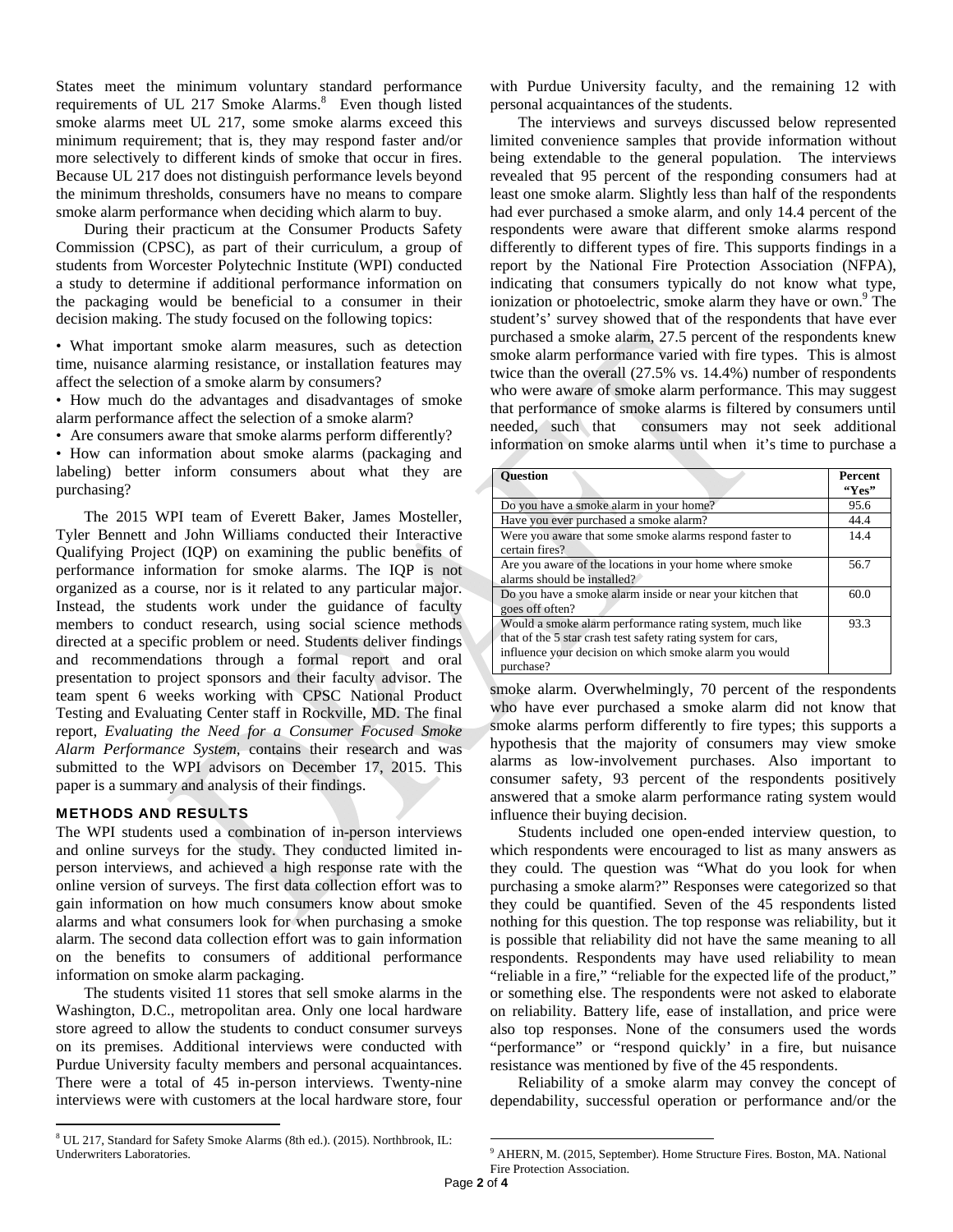absence of failures. Unreliability (or lack of reliability) conveys the opposite and this may arise from the consumer's experience with smoke alarm, such as chirping in the middle of night, nuisance alarming when cooking, or failure to sound when the test button is pressed.

After the interview, 35 of the respondents filled out a survey that had them rate the level of importance (1 - not important to 5 – very important) for specific topics. A link to an online version of the survey was sent to WPI faculty, the students' parents, and acquaintances. The online survey received 206 responses. Most of the online respondents listed detection time and nuisance resistance as important features for a smoke alarm. The importance of smoke alarm cost was rated slightly above average, which was fifth in the ranking and similar to "option to connect multiple alarms." The size of the alarm, aesthetics of the alarm, and voice alarm ranked the lowest in importance in the survey.

| Size of the alarm                                                                         | Importance of a                                                                                        |  |
|-------------------------------------------------------------------------------------------|--------------------------------------------------------------------------------------------------------|--|
|                                                                                           | 10 Year Battery                                                                                        |  |
| 3<br>1<br>$\mathbf{2}$<br>4<br>5<br>Not<br>Very<br>ന്താ<br>∩<br>Important<br>Important    | 3<br>5<br>$\mathcal{P}$<br>Not<br>Very<br>O O O <b>O</b> O<br>Important<br>Important                   |  |
| Aesthetics of the alarm<br>3<br>$\Delta$<br>5<br>$\mathbf{2}$<br>1                        | <b>Price of Alarm</b>                                                                                  |  |
| Not<br>Very<br>$\bigcirc$ MD<br>$\circ$<br>Important<br>Important                         | 3<br>$\mathfrak{p}$<br>Not<br>Very<br>റ റ നൈ<br>Important<br>Important                                 |  |
| <b>Voice Alarm</b>                                                                        | Detection Time During a Fire                                                                           |  |
| 1<br>$\mathfrak{D}$<br>3<br>4<br>5<br>Not<br>Very<br>നാതാര<br>O<br>Important<br>Important | 3<br>5<br>$\mathfrak{D}$<br>4<br>1<br>Not<br>Verv<br>ററ<br>O<br>$\mathbf{C}$<br>Important<br>Important |  |
| <b>Option to Interconnect</b><br><b>Multiple Alarms</b>                                   | <b>Resistance to False Alarms</b>                                                                      |  |
| 1<br>$\mathfrak{D}$<br>$\mathbf{3}$<br>4<br>5<br>Not<br>Very<br>Important<br>Important    | 3<br>5<br>$\mathfrak{p}$<br>4<br>Not<br>Very<br>M<br>Important<br>Important                            |  |
| M= mean                                                                                   |                                                                                                        |  |

In the second survey, the students had interviewees look at various generic smoke alarm packaging that contained different information on the packaging. The same local hardware store for the interviews used previously was used during this survey. An online survey was also made available. A link to the online survey was distributed to WPI faculty staff, student families, and their acquaintances. There were 97 respondents from the online version of the second survey and 22 respondents at the local hardware store.

Respondents were first presented with three smoke alarms and asked to select the smoke alarm in order of preference. All the alarms were priced the same, but contained different levels of information on the packaging. One smoke alarm contained minimum information. Another smoke alarm contained a features list. The third smoke alarm contained a performance rating for fires and resistance to nuisance alarms.



Most of the respondents selected the smoke alarm with the features list (44%) or the smoke alarm with the performance rating (35%) as their first choice. The smoke alarm with the minimum information was selected by 20 percent of the respondents. Similar results were for the respondents' second choice. Fifty-six percent of the respondents selected the minimum information smoke alarm as their third choice.

The respondents were then presented with two smoke alarms that contained the same amount of information on the packaging but were priced drastically differently, about \$20 and \$35.



Overwhelmingly, 93

percent of respondents selected the smoke alarm with the lower cost. The respondents commented that because the smoke alarms appeared the same, they selected the lower cost alarm. A couple of respondents selected the higher cost alarm assuming that it performed better even though there were no markings to indicate such a claim.

The last set of smoke alarms presented to the respondents was two smoke alarms with different performance ratings and prices.



Overwhelmingly, 81 percent of respondents selected the smoke alarm that had the higher rating and cost. Some of respondents that selected the higher rating and cost felt it was "worth" the extra cost for the additional performance. Some of the respondents that

Lower rating and cost Higher rating and cost

selected the lower rating and cost stated that they did not believe that the rating was genuine and, therefore, chose the less expensive alarm.

The understandability of the rating system was also evaluated. Both an icon- and text-based rating system were presented to the consumers. The respondents were presented with a series of questions to select which rating (A or B) for an alarm would perform better in a flaming fire, perform better in a smoldering fire, and be less likely to trigger during normal cooking.



For the icon-based rating system, respondents correctly identified the flaming and smoldering icons 98 percent and 97 percent of the time, respectively. Only 68 percent of the consumers identified B at being better to "less likely to trigger during normal cooking."

 Similarly, respondents were presented with the text-based rating system and asked a series of questions. Similar to the